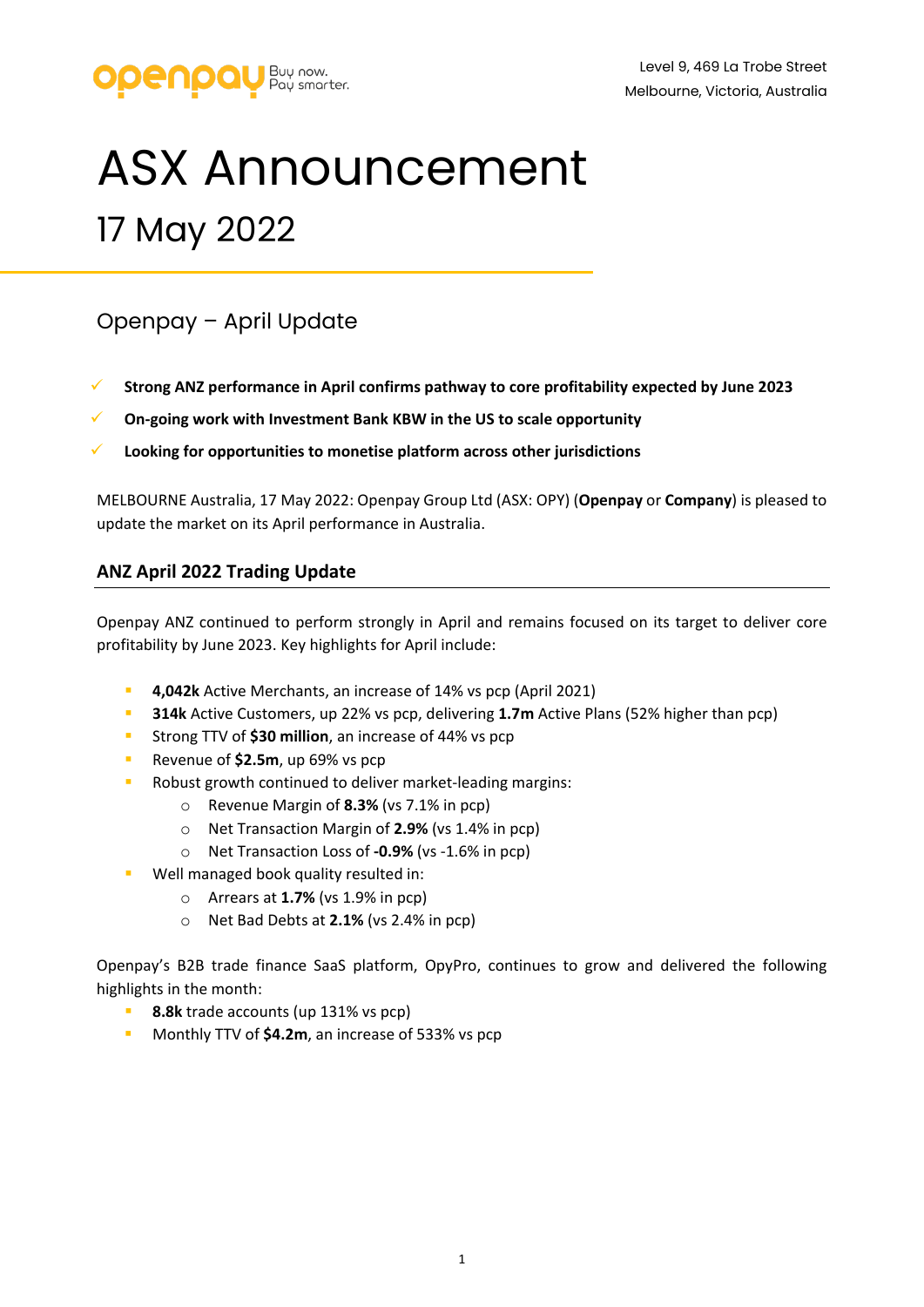## **US Update**

As updated to the market in previous announcements, Openpay has appointed US-based investment bank Keefe, Bruyette & Woods (KBW) to work with the Company on capital strategies to support the US growth. This process may result in direct investment in OPY USA, including through Openpay subsidiaries. This is a critical milestone for the full commercial launch of OPY in the US, alongside our key distribution partners with which OPY has tested and is now live with customers and merchants.

- Partner-required testing has now taken place across 21 states, three verticals, and 100+ merchant locations, with zero delinquencies and zero charge-offs.
- Over 5,000 customers have downloaded the Opy App in the US.
- The largest transaction exceeded US\$5,000, validating our larger ticket proposition, with average plan value exceeding US\$1,000 and average tenor of approximately 11 months.
- OPY has now tested across Dental, Veterinarian, and Automotive with active plans across all three verticals.

Material TTV is planned to begin in 2H CY22, upon completion of the KBW process (should that occur), with large distribution partners (pursuant to prior announcements) such as American Express, FIS Worldpay, ezyVet, PatientNow, and more. This includes access to 1M+ merchants, and their customer bases, enabled by partners' sales teams trained to distribute OPY. For most partners, the Company expects to be their only point-of-need solutions provider focused on larger ticket items in our target verticals.

There is currently no certainty that an investment in OPY USA from the KBW process will eventuate. Openpay and its US advisor remain in discussions with numerous parties; however, at this stage, they are not sufficiently determinative to require further disclosure. Should these discussions progress, Openpay will inform the market of any material developments.

### **Platform monetisation**

Openpay UK operations have been significantly reduced with the book now close to run off. The majority of the capital has now been repatriated to Australia. The Group continues to seek opportunities to monetise its UK platform through partnerships / licensing arrangements.

In addition, Openpay will focus on monetising its platform (rather than originating) in other jurisdictions where local partners seek BNPL capabilities and technologies.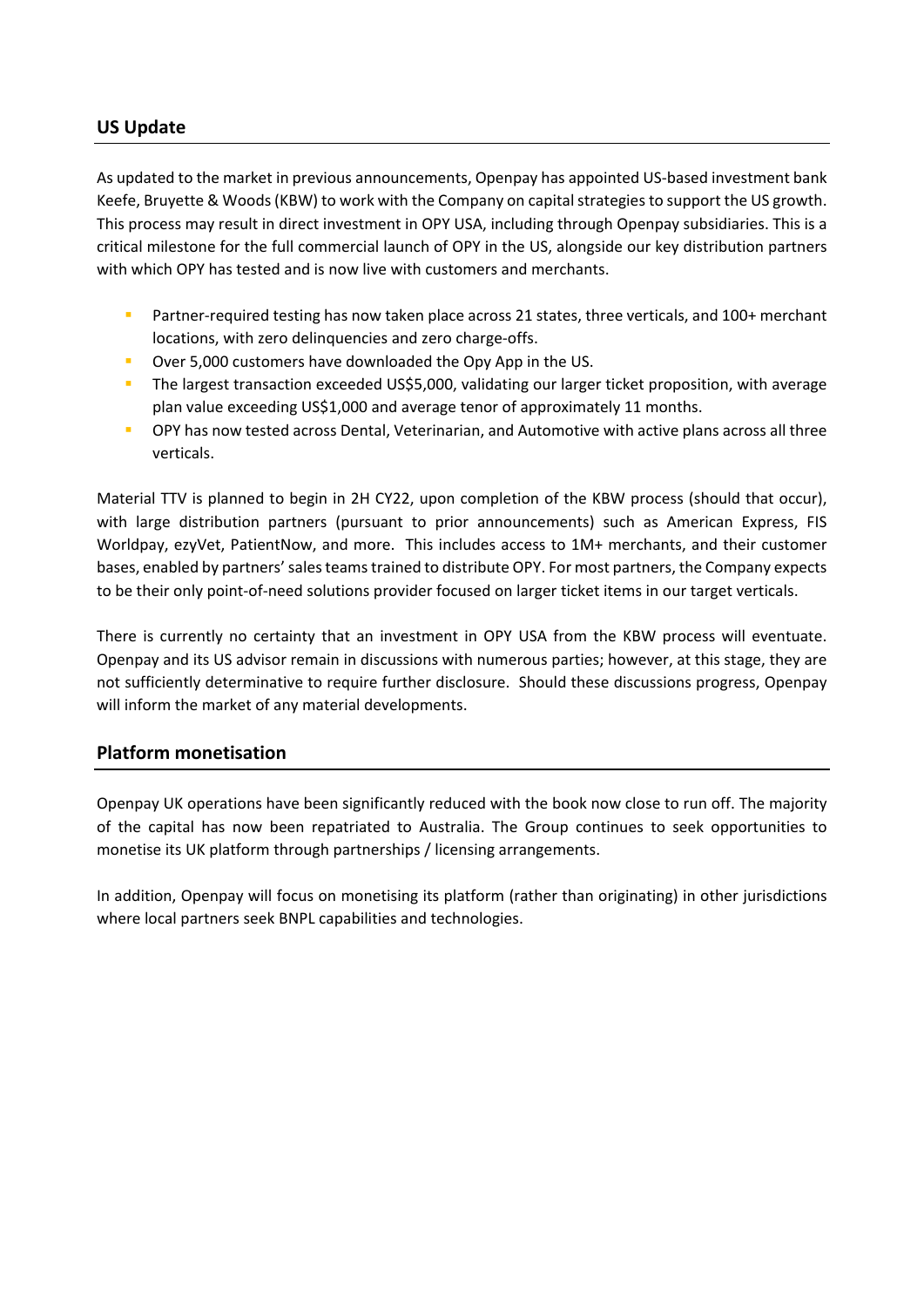

### **Change in Chief Financial Officer**

Openpay's Group Chief Financial Officer (CFO), Mr Jussi Nunes has resigned from the role and will leave the Company at the end of May. Mr Nunes will be replaced as CFO by an internal candidate Mr Oliver Josem, who is second-in-command to the CFO. Mr Josem will be Openpay's CFO, and also CFO for the Openpay ANZ region. This planned change is consistent with the Company's localised strategy, dedicating a CFO to each market in which it operates.

Commenting on Mr Nunes's departure, Interim Group CEO, Ed Bunting said, *"Jussi has been an integral part of Openpay's leadership team since he joined in 2020. On behalf of the Board and the whole Company, I want to thank Jussi for his exceptional contribution over the years. Jussi has been instrumental in delivering Openpay's growth strategy and setting up a clear disciplined pathway to sustainable profitability. We wish him all the very best as he pursues a career outside Openpay."*

Dion Appel, ANZ CEO was pleased to announce Oliver Josem as Openpay ANZ CFO given his strong financial and operational knowledge of Openpay. *"Oliver has been with Openpay since 2016 and has played a key role in our finance team through our earlier years, IPO, and subsequent capital raisings. Oliver's appointment to the CFO role reinforces the strength of our internal talent and I look forward to continuing to work closely with him as we focus on delivering profitability."* 

Oliver is a Chartered Accountant, holding a Bachelor of Commerce, Master of Professional Accounting, and Master of Business Administration.

Authorised by: **The Board of Directors Openpay Group Ltd**